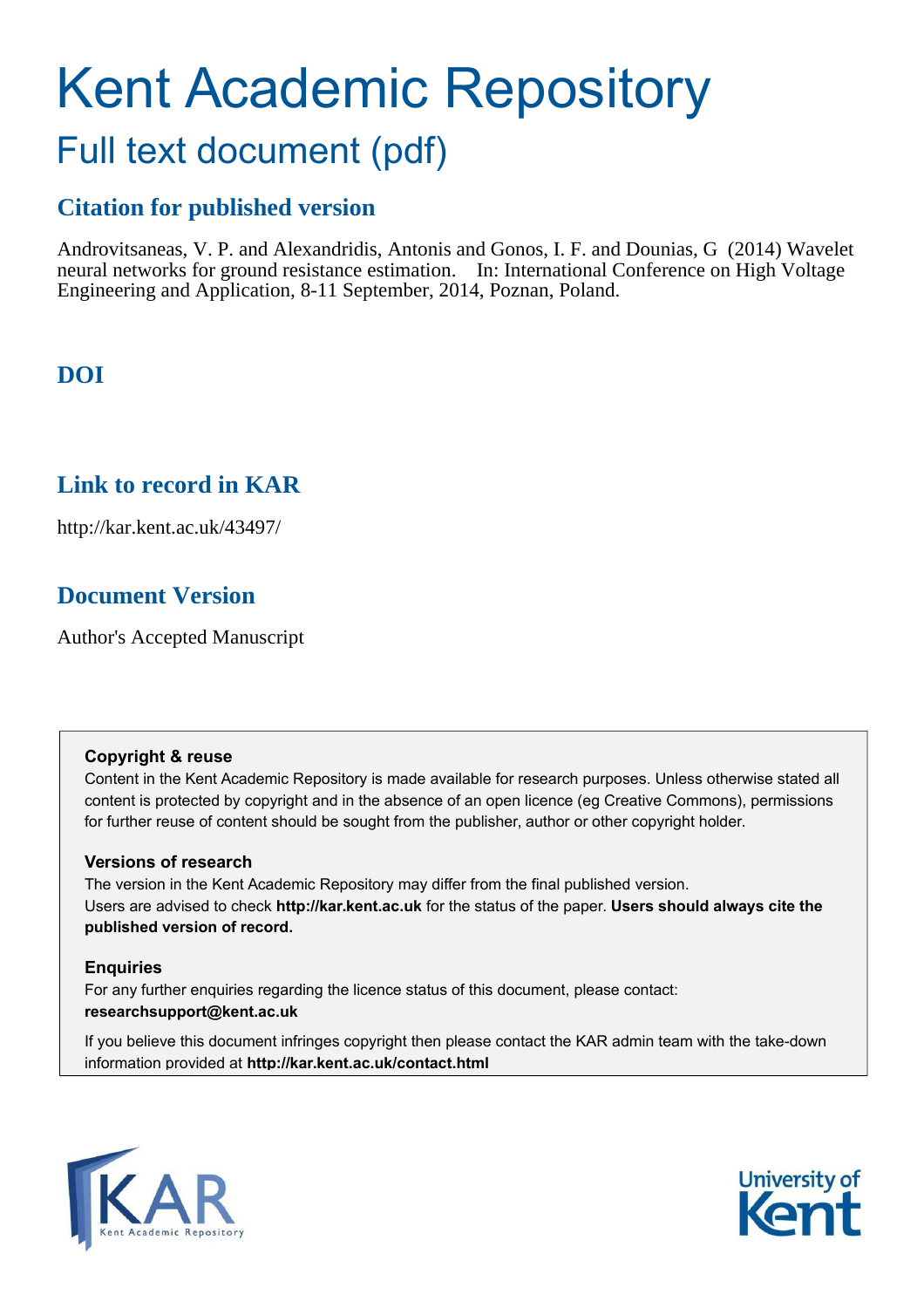## Wavelet Neural Network for Ground Resistance Estimation

Vasilios P. Androvitsaneas, Ioannis F. Gonos, Ioannis A. Stathopulos

High Voltage Laboratory, School of Electrical and Computer Engineering, National Technical University of Athens 9 Iroon Polytechniou Street, GR-15780, Zografou Campus, Athens, Greece v.andro@mail.ntua.gr, igonos@cs.ntua.gr, stathop@power.ece.ntua.gr

Antonios K. Alexandridis School of Mathematics, Statistics and Actuarial Science, University of Kent Cornwallis Building, P.O. CT2 7NF, Canterbury, UK A.Alexandridis@kent.ac.uk

*Abstract:* **This paper presents the results of a computational approach for the ground resistance of grounding systems, used for the safe operation of electrical installations, substations and power transmission lines and aspires to build a forecasting model for the ground resistance values. The proposed model consists of a Wavelet Neural Network, which has been trained and validated by field measurements, performed for the last three years. Several grounding rods, encased in ground enhancing compounds and natural soil, have been tested, so that a wide data set for the training of the network can be obtained, covering various soil conditions. The input variables of the network are the soil resistivity within various depths of the tested field, varying with respect to time and the rainfall height during the year. This work introduces the wavelet analysis in the field of ground resistance estimation and attempts to take advantage of the benefits of artificial intelligence.**

### I. INTRODUCTION

Grounding systems are an essential part of the protection system of electrical installations and power systems against lightning and fault currents, as they are designed to dissipate high magnitude fault currents to earth, providing safety to personnel working in and to people living or passing by near power system installations. International standards point out the influence of moisture content, temperature and soil compaction on the soil resistivity and they recommend the periodic measurement of the ground resistance for the control of its values [1–2].

However, most of the cases of electrical installations are characterized either by lack of space for the installation of the grounding systems, or the huge cost which often maybe prohibitive for the construction. Furthermore, soil resistivity of the upper layer is subjected to seasonal variation due to weather conditions such as rainfall, ice and air temperature, which mainly effect on soil humidity, whereas the dissolved salts percentage and the soil consistency play a major role in soil resistivity value [3–5]. In the last decades the usage of ground enhancing compounds for soil alleviation and decreasing the ground resistance value becomes more and more popular in engineering field.

George Dounias Department of Financial and Management Engineering, University of the Aegean 41 Kountouriotou Street, 82100 Chios, Greece g.dounias@aegean.gr

On the other hand, the periodic measurements of ground resistance is very often impeded by the residence and building infrastructure, as well as many times it is essential for engineers to have an estimation of the behavior of constructed or in design phase grounding systems over time. This work aims to develop a novel tool for estimating and forecasting the ground resistance values of several grounding systems, based on soil resistivity measurements at the location of interest and on local rainfall data, using wavelet neural networks.

Wavelet neural networks or simply wavelet networks (WNs) are a new class of networks that combine the classic sigmoid neural networks (NNs) and the wavelet analysis (WA). WNs have been used with great success in a wide range of applications. Wavelet analysis has proved to be a valuable tool for analyzing a wide range of time-series and has already been used with success in image processing, signal de-noising, density estimation, signal and image compression and timescale decomposition. It is suitable for applications of small input dimension because the construction of a wavelet basis is computationally expensive when the dimensionality of the input vector is relatively high [6]. WNs were proposed by Zhang and Benveniste [7] as an alternative to feedforward neural networks. The wavelet networks are a generalization of radial basis function networks. They are one hidden layer networks that use a wavelet as an activation function, instead of the classic sigmoidal family. It is important to mention here that the multidimensional wavelets preserve the "universal approximation" property that characterizes neural networks. The nodes (or wavelons) of the hidden layer are the wavelet coefficients of the function expansion that have a significant value. In Bernard et al. [8] various reasons were presented explaining why wavelets should be used instead of other transfer functions. In particular, firstly, wavelets have high compression abilities, and secondly, computing the value at a single point or updating the function estimate from a new local measure, involves only a small subset of coefficients. Finally, a complete theoretical background on wavelets and wavelet analysis is given in [9–11].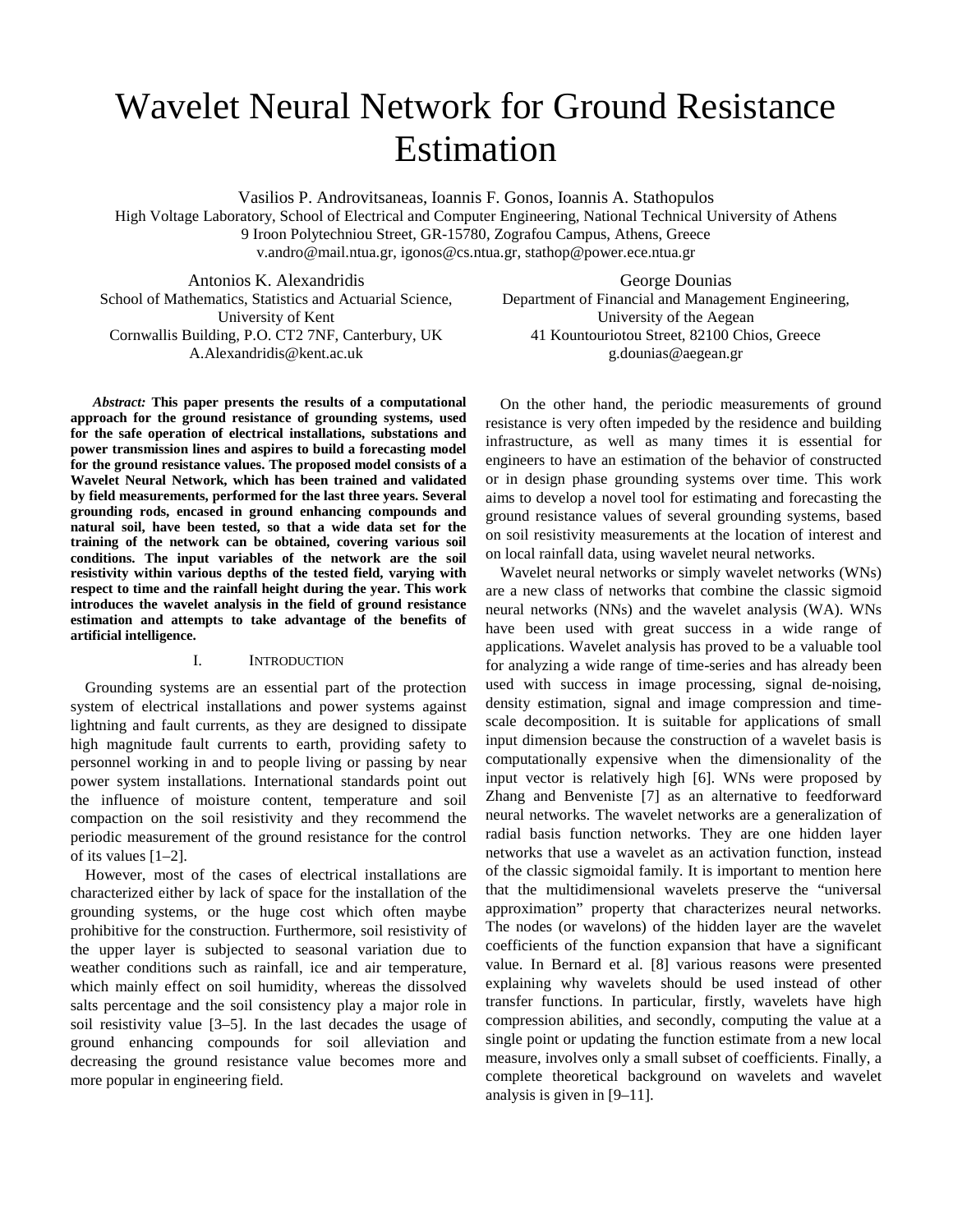### II. EXPERIMENTAL SETUP AND MEASUREMENTS

In this work, three grounding rods, *St/e-Cu* type A, dimensioned 17x1500mm, with a minimum copper thickness  $254\mu$ m, were evaluated in field conditions. The first one has been driven in natural soil, while the rest have been immersed in ground enhancing compounds (see [12] for the details of installation). The electrodes were tagged as follows:  $G_1$ : natural soil,  $G_2$ : conductive concrete and  $G_3$ : chemical compound A. The measurements performed at the experimental field, for over three years, are [12]: i) Soil resistivity, ii) Ground resistance of grounding rods  $R_{g1}$ ,  $R_{g2}$ ,  $R_{g3}$ and iii) Rainfall height. A representative sample of the field measurements is the graph of Fig. 1, where the experimental results of ground resistance measurement are illustrated:



Figure 1. Ground resistance of grounding rods versus time and rainfall

### III. PROPOSED WAVELET NEURAL NETWORK METHODOLOGY FOR THE ESTIMATION OF GROUND **RESISTANCE**

### *A. WN Architecture*

In this study, a multidimensional wavelet network with a linear connection between the wavelons and the output is implemented. Moreover, in order for the model to perform well in the presence of linearity, direct connections from the input layer to the output layer are established. The structure of a single hidden-layer feedforward wavelet network is given in Fig. 2.

The network output is given by the following expression:

$$
g_{\lambda}(\mathbf{x}; \mathbf{w}) = \hat{y}(\mathbf{x}) = w_{\lambda+1}^{[2]} + \sum_{j=1}^{\lambda} w_j^{[2]} \cdot \Psi_j(\mathbf{x}) + \sum_{i=1}^{m} w_i^{[0]} \cdot x_i \qquad (1)
$$

In the above expression,  $\Psi_i(\mathbf{x})$  is a multidimensional wavelet which is constructed by the product of *m* scalar wavelets,  $\bf{x}$  is the input vector,  $\bf{m}$  is the number of network inputs,  $\lambda$  is the number of hidden units (HUs) and *w* stands for a network weight. The multidimensional wavelets are computed as follows:

$$
\Psi_j(\mathbf{x}) = \prod_{i=1}^m \psi(z_{ij})
$$
 (2)

where  $\Psi$  is the mother wavelet and

$$
z_{ij} = \frac{x_i - w_{(\xi)ij}^{[1]}}{w_{(\xi)ij}^{[1]}} \tag{3}
$$

In the above expression,  $i=1,...m, j=1,...\lambda+1$  and the weights *w* correspond to the translation  $(w_{(\xi)ij}^{[1]})$  and the dilation  $(w_{(\zeta)ij}^{[1]})$ factors. The complete vector of the network parameters comprises  $w = (w_i^{[0]}, w_j^{[2]}, w_{\lambda+1}^{[2]}, w_{(\xi)ij}^{[1]}, w_{(\zeta)ij}^{[1]})$ . These parameters are adjusted during the training phase.

Furthermore, the second derivative of the Gaussian, the socalled "Mexican Hat" wavelet is used which proved to be useful and to work satisfactorily in various applications [13–15]

$$
\Psi(z_{ij}) = (1 - z_{ij}^2) e^{-\frac{1}{2}z_{ij}^2}
$$
(4)  

$$
\hat{y}(x) = g_x(x; \hat{w}_x) = w_{x+1}^{23} + \sum_{j=1}^2 w_{j+1}^{(2j)} \prod_{i=1}^m \psi \left(\frac{x_i - w_{i+1}^{(1j)}}{w_{i+1}^{(2j)}}\right) + \sum_{i=1}^m w_{i}^{(0)} \cdot x_i
$$
  

$$
\Psi_y(x) = \prod_{i=1}^m \psi \left(\frac{x_i - w_{i+1}^{(1j)}}{w_{i+1}^{(2j)}}\right)
$$
  

$$
\Psi_y(x) = \prod_{i=1}^m \psi \left(\frac{x_i - w_{i+1}^{(1j)}}{w_{i+1}^{(2j)}}\right)
$$
  

$$
\Psi_y(x) = \prod_{i=1}^m \psi \left(\frac{x_i - w_{i+1}^{(1j)}}{w_{i+1}^{(2j)}}\right)
$$
  

$$
\Psi_y(x) = \prod_{i=1}^m \psi \left(\frac{x_i - w_{i+1}^{(1j)}}{w_{i+1}^{(2j)}}\right)
$$
  

$$
\Psi_y(x) = \prod_{i=1}^m \psi \left(\frac{x_i - w_{i+1}^{(1j)}}{w_{i+1}^{(2j)}}\right)
$$
  

$$
\Psi_y(x) = \prod_{i=1}^m \psi \left(\frac{x_i - w_{i+1}^{(1j)}}{w_{i+1}^{(2j)}}\right)
$$
  

$$
\Psi_y(x) = \prod_{i=1}^m \psi \left(\frac{x_i - w_{i+1}^{(1j)}}{w_{i+1}^{(2j)}}\right)
$$
  

$$
\Psi_y(x) = \prod_{i=1}^m \psi \left(\frac{x_i - w_{i+1}^{(1j)}}{w_{i+1}^{(2j)}}\right)
$$
  

$$
\Psi_y(x) = \prod_{i=1}^m \psi \left(\frac{x_i - w_{i+1}^{(1j)}}{w_{i+1}^{(2j)}}\right)
$$
  

$$
\Psi_y(x) = \prod_{i=1}^m \psi \left(\frac{x_i - w_{i+1}^{(1j)}}{w_{i+1}^{(2j)}}\right)
$$
  

$$
\Psi_y(x) = \prod_{i=
$$

 $\dot{w}$ 

A wavelet is a waveform of effectively limited duration that has an average value of zero and localized properties. Hence, a random initialization may lead to wavelons with a value of zero, affect the speed of training and lead to a local minimum of the loss function. Utilizing the information that can be extracted by the WA from the input dataset, the initial values of the parameters *w* of the network can be selected in an efficient way. Efficient initialization will result to less iterations in the training phase of the network and to training algorithms that will avoid local minima of the loss function in the training phase. In the present network the Backward Elimination (BE) method [6, 15] is used for the initialization of the network parameters. The BE starts the regression by selecting all the available wavelets from the wavelet library. Then the wavelet that contributes the least in the fitting of the training data is repeatedly eliminated. The drawback of BE is that it is computationally expensive but it is considered to have good efficiency.

After the initialization phase, the network is further trained in order to obtain the vector of the parameters  $w = \hat{w}_n$  which minimizes the loss function. The ordinary back-propagation algorithm (BP) is used for the training of the WN, as it is probably the most popular algorithm used for training WNs. BP is less fast but also less prone to sensitivity to initial conditions than higher order alternatives. According to this algorithm the weights of the network are trained to minimize the mean squared error function (or loss function), which is given by the following formula: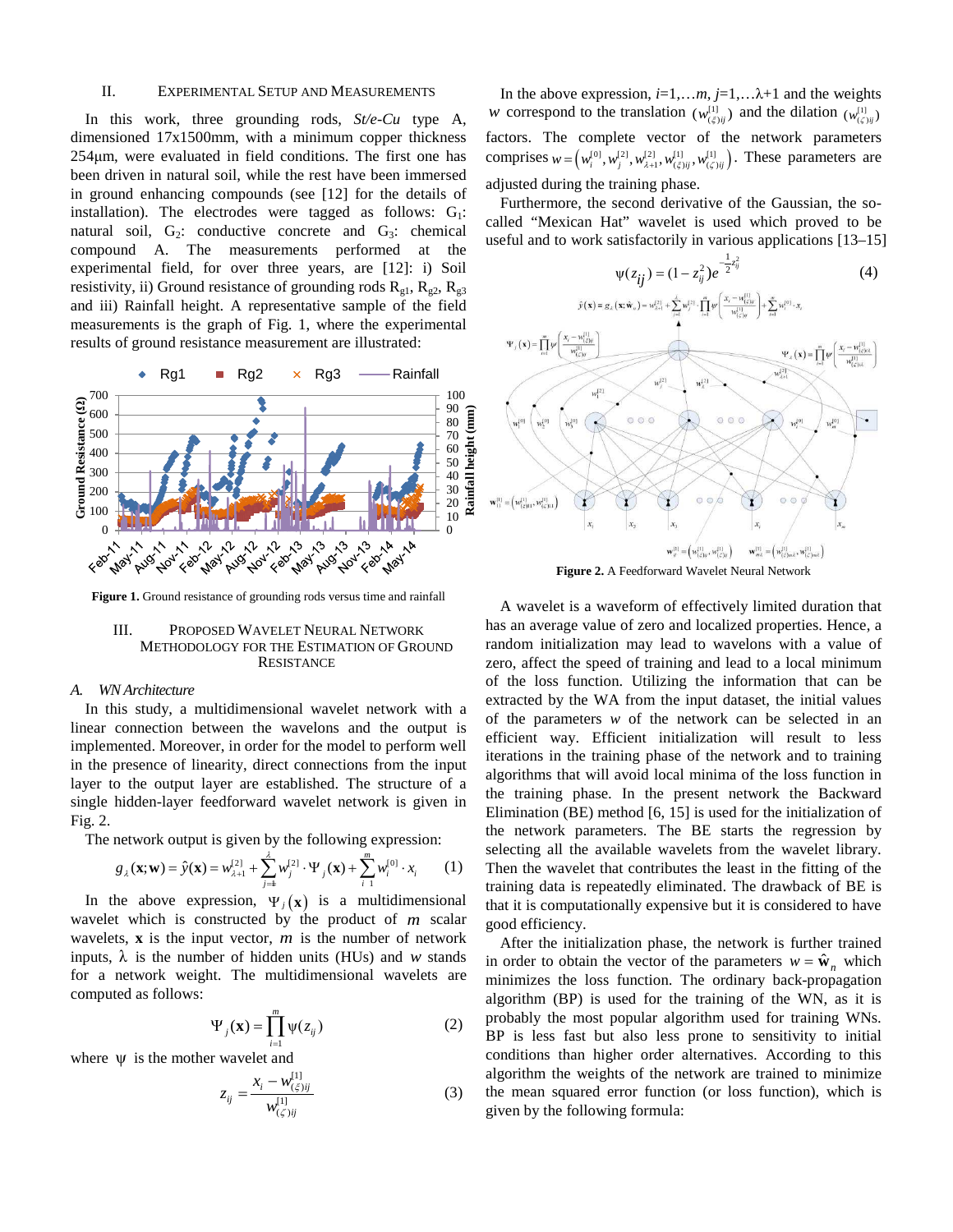$$
L_n = \frac{1}{n} \sum_{p=\pm}^n E_p = \frac{1}{2n} \sum_{p=1}^n e_p^2 = \frac{1}{2n} \sum_{p=1}^n (y_p - \hat{y}_p)^2
$$
(5)

where,  $y_p$  is the target value,  $\hat{y}_p$  the network output and *n* the number of the patterns in the training set.

So, the weights  $w_i^{[0]}, w_j^{[2]}$  and the parameters  $w_{(\xi)}^{[1]}$  and  $w_{(\zeta)}^{[1]}$  are trained during the learning phase for approximating the target function. A key decision related to the training of a WN is when the weight adjustment should end. Under the assumption that the WN contains the number of wavelets that minimizes the prediction risk, the training is stopped when one of the following criteria is met: the cost function reaches a fixed lower bound or the variations of the gradient or the variations of the parameters reaches a lower bound. These stopping criteria can be mathematically expressed as:

$$
\left| L_n(ep) - L_n(ep-1) \right| \leq \lim_{t_1} \tag{6}
$$

$$
\left| \frac{\partial L_n(ep)}{\partial w_t} - \frac{\partial L_n(ep-1)}{\partial w_t} \right| \leq \text{limit}_2 \tag{7}
$$

Afterwards, one of the most crucial steps is to identify the correct topology of the network. A desired WN architecture should contain as few HUs as necessary while at the same time it should explain as much variability of the training data as possible. The Minimum Prediction Risk (MPR) principle can be applied as the most suitable measure of the generalization ability of the network. The idea behind MPR is to estimate the out-of-sample performance of incrementally growing networks. More precisely, the prediction risk of a network  $g_{\lambda}(x; \hat{w}_n)$  is the expected performance of the network on new data that have not been introduced during the training phase and is given by:

$$
P_{\lambda} = E \left[ \frac{1}{n} \sum_{p=1}^{n} \left( y_p^* - \hat{y}_p^* \right)^2 \right]
$$
 (8)

In order to estimate the prediction risk and to find the network with the best predicting ability, a series of information criteria has been developed. In this case, the Bayesian Information Criterion (BIC) is considered to be the most appropriate among the other criteria for the WN construction, as its little computational burden doesn't affect the precision on estimations. First the WN is constructed with zero HUs. Then, the corresponding information criterion is estimated. Next, one HU is added to the network and the procedure is repeated until the network contains a predefined maximum number of HUs. The number of HUs that produces the minimum prediction risk is the number of the appropriate wavelets for the construction of WN. The BIC is expressed as:

$$
J_{BC} = \frac{1}{n} \sum_{p=1}^{n} (y_p - \hat{y}_p)^2 + \frac{k \hat{\sigma}^2 \ln(n)}{n}
$$
 (9)

where, *k* is the number of the parameters of the network, *n* the number of the training patterns and  $\sigma^2$  the noise variance estimator.

Finally, a variable selection algorithm is applied during the WN construction, aiming to determine the most significant input variables for the network output. In real problems it is important to determine correctly the independent variables. In most problems there is a little information about the relationship of any explanatory variable with the dependent variable. As a result, unnecessary independent variables are included in the model reducing its predictive power. Among various sensitivity criteria and model fitness criteria the Sensitivity Based Pruning (SBP) [16] is chosen for the variable selection of the examined architecture. The SBP method quantifies a variable's relevance to the model by the effect on the empirical loss of the replacement of that variable by its mean and is given by:

$$
SBP(x_j) = L_n(\mathbf{x}; \hat{\mathbf{w}}_n) - L_n(\overline{\mathbf{x}}^{(j)}; \hat{\mathbf{w}}_n)
$$
(10)

where,  $\overline{\mathbf{x}}^{(j)} = (x_{1,t}, x_{2,t}, ..., \overline{x}_{j}, ..., x_{m,t})$  $\overline{\mathbf{x}}^{(j)} = (x_{1,t}, x_{2,t}, ..., \overline{x}_j, ..., x_{m,t})$  and  $\overline{x}_j = \frac{1}{n} \sum_{t=1}^{n} x_j$ , 1 *<sup>n</sup>*  $\bar{x}_j = -\sum_{t=1}^{N} x_{j,t}$ 



The proposed methodology for the estimation of ground resistance value of each rod can be concisely illustrated in the flowchart of Fig. 3.

### *B. Application of WN*

For the problem of ground resistance estimation a multidimensional wavelet network with a linear connection between the wavelons and the output is applied. The nodes of the input layer are the daily value of soil resistivity at the depth of 1m, 2m, 4m, 6m and 8m on the day of measurement  $(\rho_{id})$ , the mean weekly value of soil resistivity at the same depths  $(\rho_{iw})$ , the mean monthly value of soil resistivity at depths of 1m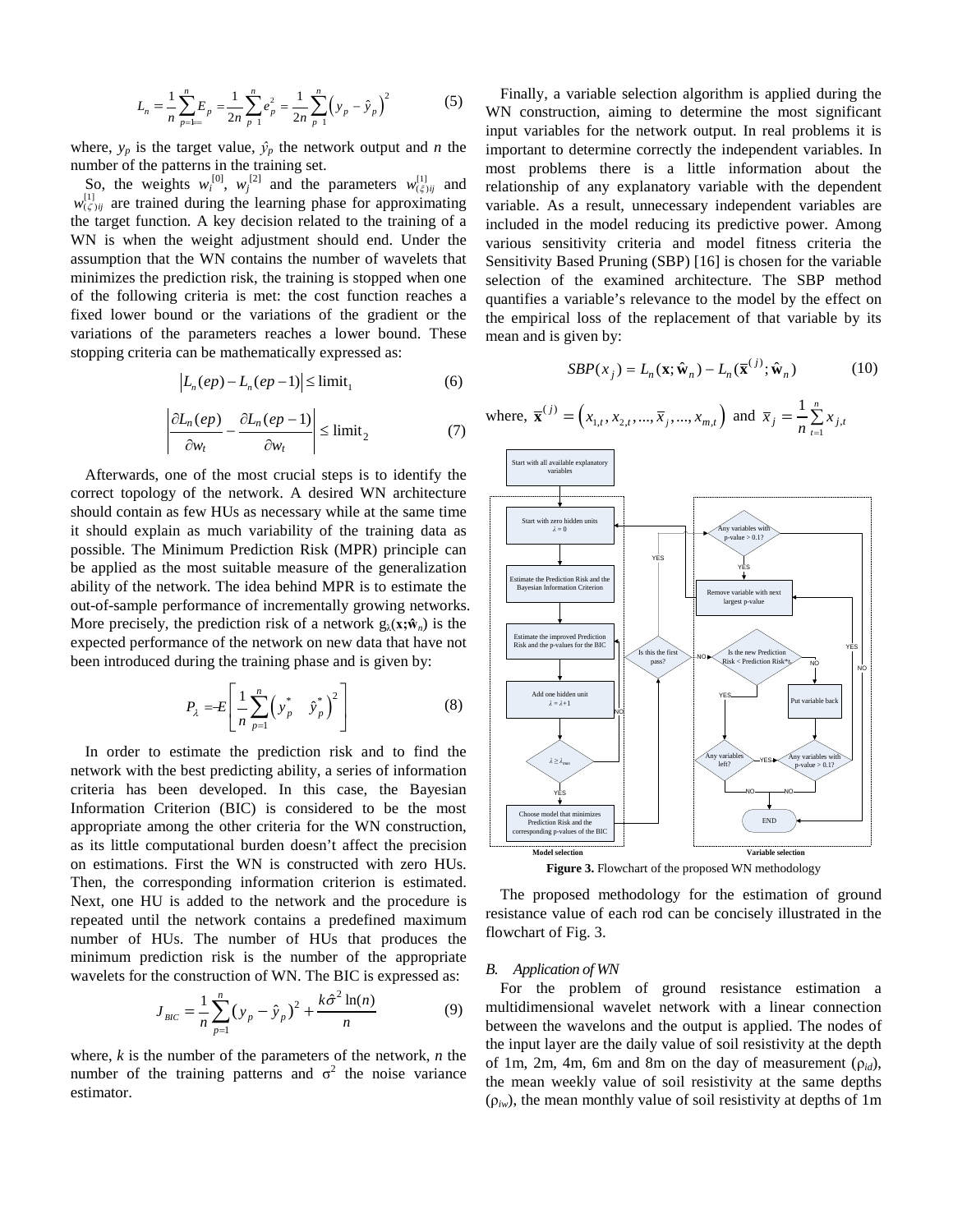and 2m  $(\rho_{im})$  and the total rainfall height of the day of the measurement  $(r_d)$ , of the previous week  $(r_w)$  and of the previous month  $(r_m)$ . It is noted that  $i = 1, 2, 4, 6, 8m$  in depth. The output variable is the ground resistance of each tested grounding system, thus a separate network for each one of the rods is constructed.

The initialization of the network parameters is performed by the BE method, starting the regression by selecting all the available wavelets from the wavelet library. Then the wavelet that contributes the least in the fitting of the training data is repeatedly eliminated. In Fig. 4 the initialization method for the rod  $G_1$  is illustrated. A closer inspection of Fig. 4 reveals that the initialization is very good. The WN starts its training very close to the target function significantly reducing the required training time.





The experimental data set, which comprises 265 input-output patterns, is divided randomly into two sets:

- The training set (185 patterns) is used until the network has learned the relationship between the inputs and the output.
- The validation set (80 patterns) is used for the initialization of the WN parameters, for the model and variable selection, as well as for the evaluation of the learning and generalization ability.

The WN is trained with the use of Batch mode with constant learning rate  $\eta = 0.1$  and zero momentum term. The maximum number of epochs is set to 100,000 indicatively but the training never reaches even the half of it. The second derivative of the Gaussian, i.e. "Mexican Hat" wavelet, given by (4), is used as an activation function.



For the model and the variable selection the BIC method and the SBP algorithm are applied respectively. The algorithm running is carried out for two scenarios. In the first one, the SBP method is applied and the optimum number of significant

variables, that the method produces, is used for the network training, while in the second one no variable selection is applied and all the input variables of the data set are used. The results from the application of the training algorithm for the validation set are presented in Table I.

TABLE I INDICES FOR THE TRAINING AND VALIDATION SET FOR BOTH SCENARIOS OF ALL GROUNDING RODS

|          |                                               | Training                                                                                        | Validation | Training                | Validation |  |
|----------|-----------------------------------------------|-------------------------------------------------------------------------------------------------|------------|-------------------------|------------|--|
| $R_{g1}$ |                                               | Variables: $r_d$ , $r_m$ , $\rho_{2d}$ , $\rho_{16d}$ , $\rho_{12w}$ HU: 11                     |            | Variables: All<br>HU: 8 |            |  |
|          | <b>NMSE</b>                                   | 0.0077                                                                                          | 0.0846     | 0.0989                  | 0.2554     |  |
|          | SMAPE %                                       | 2.00                                                                                            | 5.65       | 5.07                    | 7.77       |  |
|          | $R^2$                                         | 0.996                                                                                           | 0.958      | 0.955                   | 0.877      |  |
|          | $R^2$ adjusted                                | 0.992                                                                                           | 0.916      | 0.912                   | 0.770      |  |
|          |                                               | Variables: $r_d$ , $r_m$ , $\rho_{2d}$ , $\rho_{4d}$ , $\rho_{8d}$ , $\rho_{12d}$ , $\rho_{4w}$ |            | Variables: All          |            |  |
| Rg2      |                                               | HU: 12                                                                                          |            | H U: 1                  |            |  |
|          | <b>NMSE</b>                                   | 0.0085                                                                                          | 0.0631     | 0.2864                  | 0.3785     |  |
|          | <b>SMAPE %</b>                                | 0.97                                                                                            | 3.19       | 8.96                    | 11.75      |  |
|          | $R^2$                                         | 0.996                                                                                           | 0.971      | 0.845                   | 0.793      |  |
|          | $R^2$ adjusted                                | 0.992                                                                                           | 0.941      | 0.714                   | 0.622      |  |
| Rg3      |                                               | Variables: $r_d$ , $r_m$ , $\rho_{2d}$ , $\rho_{4d}$ , $\rho_{8d}$ , $\rho_{12d}$<br>HU: 14     |            | Variables: All<br>HU: 3 |            |  |
|          | <b>NMSE</b>                                   | 0.003                                                                                           | 0.1155     | 0.053                   | 0.0951     |  |
|          | SMAPE %                                       | 0.74                                                                                            | 3.64       | 2.66                    | 3.63       |  |
|          | $R^2$                                         | 0.999                                                                                           | 0.942      | 0.973                   | 0.952      |  |
|          | $R^2$ adjusted                                | 0.997                                                                                           | 0.885      | 0.947                   | 0.905      |  |
|          | NMSE:<br>SMAPE:                               | normalized mean squared error<br>symmetric mean absolute percentage error                       |            |                         |            |  |
|          | $\mathbb{R}^2$ :<br>determination coefficient |                                                                                                 |            |                         |            |  |

Moreover, Fig. 5 shows the training phase for the rod  $G_1$ , while the fitting results of the validation set for the three electrodes are illustrated in Figs. 6–8. The horizontal axis represents the serial number of the values of the validation set. It is clear that when the variable selection scheme is applied, the WN can approximate very accurately the real data.



Figure 6. Real and estimated values of ground resistance for grounding system  $G<sub>1</sub>$  (validation set)



**Figure 7.** Real and estimated values of ground resistance for grounding system  $G<sub>2</sub>$  (validation set)